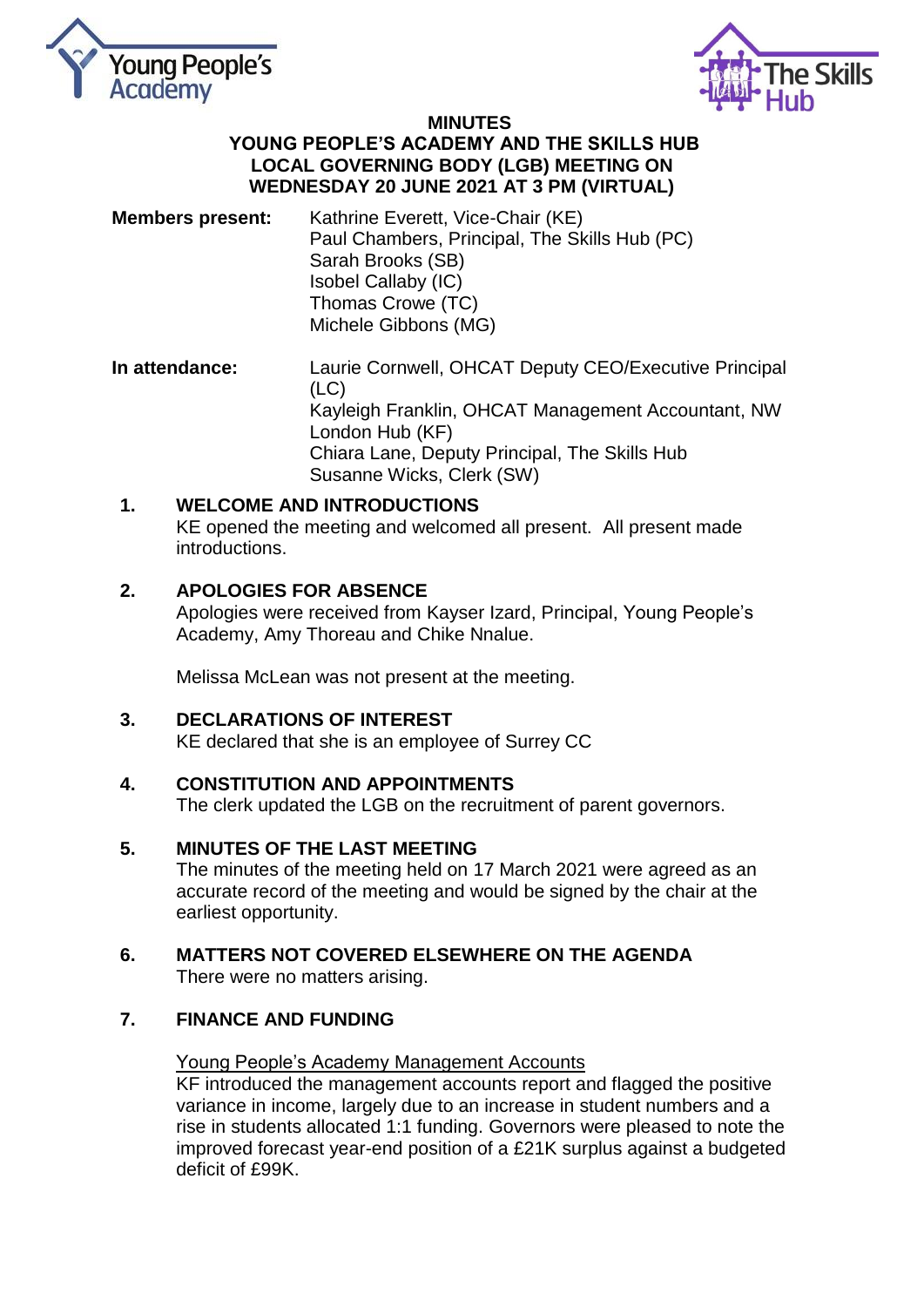KF reported that there continues to be a forecast decrease in the reserves, but it will be lower than budgeted which is very positive as the school prepares to move into the new free school building.

#### Young People's Academy Budget 2021-22

KF presented the draft budget for 2021-22 which will remain draft until approved by the Board of Trustees in July. She flagged that the budget is based around 64 students (44 in-borough and 20 out-borough), increasing to 72 in April 2022 when the Free School opens.

KF reported that in-borough students are funded £22K each, and out of borough students' rates are £26K. In addition, a project development grant of £35K has been awarded.

Staffing costs will account for 71% of the total budget allocation and includes six additional posts needed to provide 1:1 support, one additional teacher and teacher support post to reflect increased numbers from April 2022, and an additional receptionist/admin officer.

In summary, KF advised that:

- Operationally the budget is £74k surplus. After depreciation, the school budget is a deficit of £19k.
- General reserves in the period decrease by £218 after investment in fixed assets, LGPS deficit repayment and the contribution to the MAT reserves.
- Total general reserves at August 2022 are £482k, or 71 days of expenditure (target: 45-60 days).
- While there is no financial health grade (FHG) indicator requirement for academy trusts, the FHG calculation applied to Orchard Hill College is being adopted across the MAT; for YPA, this budget delivers a FHG of Good for 2021-22.

KE asked if Covid funding has had an impact on the school's financial position and KF reported that it has had a positive effect.

#### The Skills Hub Management Accounts

KF introduced the management accounts report for period 8 and highlighted the improved position, largely due to the increase in numbers, continued funding from LB Hillingdon for 73 permanently excluded students and Covid grants. She highlighted the forecast year-end position of £8K surplus against a budgeted deficit of £107K, with 141 days in reserves.

Governors noted the scale of this achievement and thanked everyone involved for their hard work.

#### The Skills Hub Budget 2021-22

KF introduced the draft budget for 2021-22 and noted the assumption that LB Hillingdon will continue to fund for 73 permanently excluded places, with 20 medical places and 20 interim places. She noted that numbers from September are likely to be higher than those in the budget. In addition the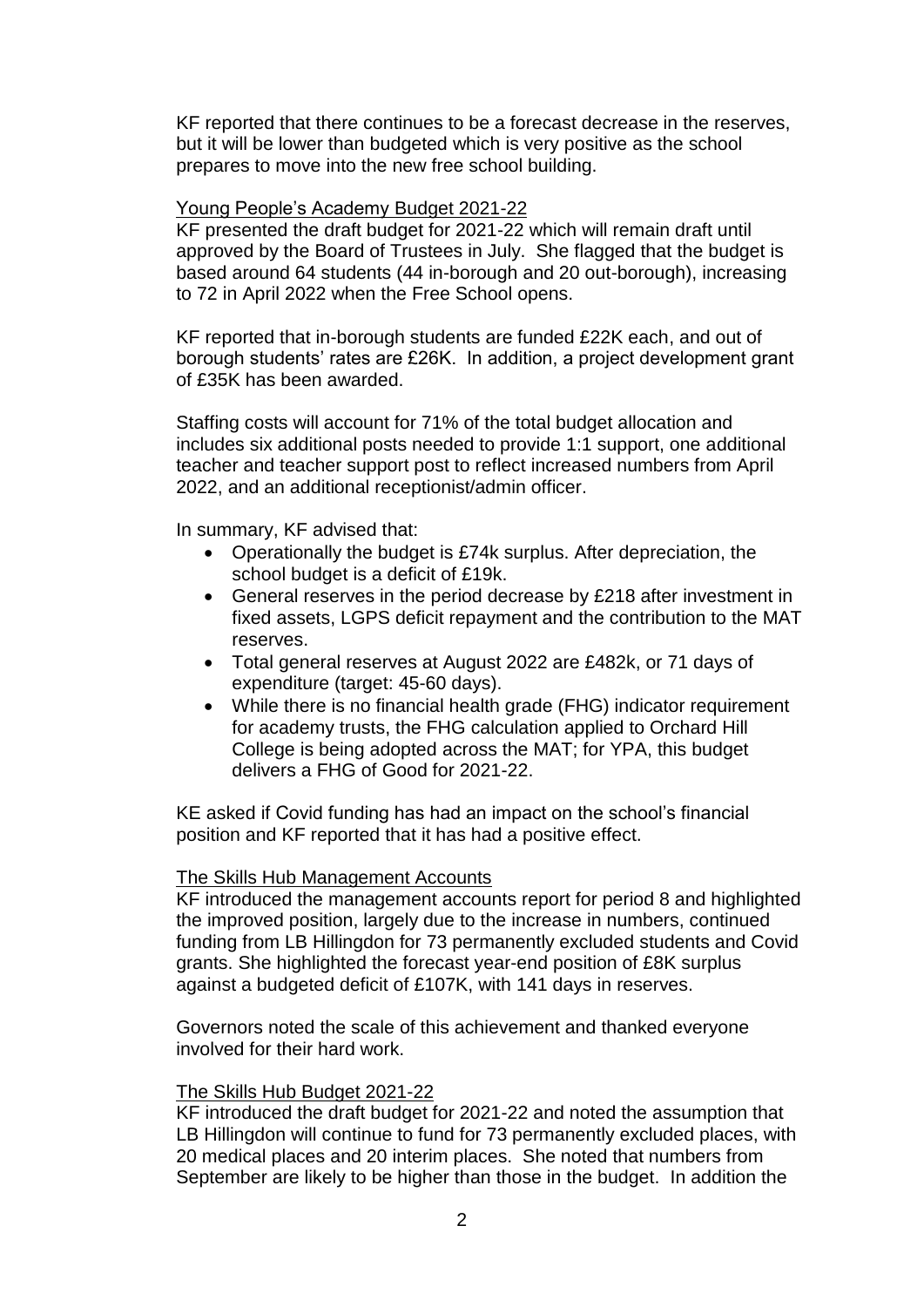budget assumes £10,000 revenue to provide additional motor mechanic courses to external stakeholders within the Hillingdon Borough and includes a project development grant for the Free School of £17,572.

KF reported that staffing costs account for 75% of total expenditure and includes two new teaching posts.

In summary, KF advised that:

- After depreciation, the school budget is a deficit of £69k which is the current cost of the BST provision. This service will transition to the new free school site.
- General reserves in the period decrease by £72k after investment in fixed assets, LGPS deficit repayment and the contribution to the MAT reserves. Total general reserves at August 2022 are £714k, or 116 days of expenditure (target: 45-60 days).
- While there is no financial health grade (FHG) indicator requirement for academy trusts, the FHG calculation applied to Orchard Hill College is being adopted across the MAT; for TSH, this budget delivers a FHG of Good for 2021-22 (from outstanding forecast at Aug-21 due to reduced profitability).

KE asked about the reduction in the training and development budget and KF explained that some staff will complete the DET this year, so it will not be needed.

KE thanked KF for her very thorough reports and noted the achievement in improving the financial position.

Reports received.

## **8A. PRINCIPAL'S REPORTS**

#### The Skills Hub

PC presented his report in detail and invited comments and questions. Matters discussed are detailed below.

At the request of PC, CL gave further details of the process for setting this year's Centre Assessed Grades. She reported that the same procedure as last year was followed, with teachers completing a detailed tracking sheet, taking into account evidence from a variety of sources, including students' previous schools where appropriate. All grades were then scrutinised by PC and CL who also looked at books and progress data and met with all teachers to challenge their grades, making adjustments where necessary. The Exams Officer has input the grades and the next step will be for exam boards to request evidence they would like to see. PC reassured Governors that the process was fair and robust.

PC noted the scale of the challenge for some learners who have returned to a mainstream school during the pandemic and have had to move to remote learning. However, he flagged that there has been success in reintegrating learners back to the mainstream, partially due to the positive relationship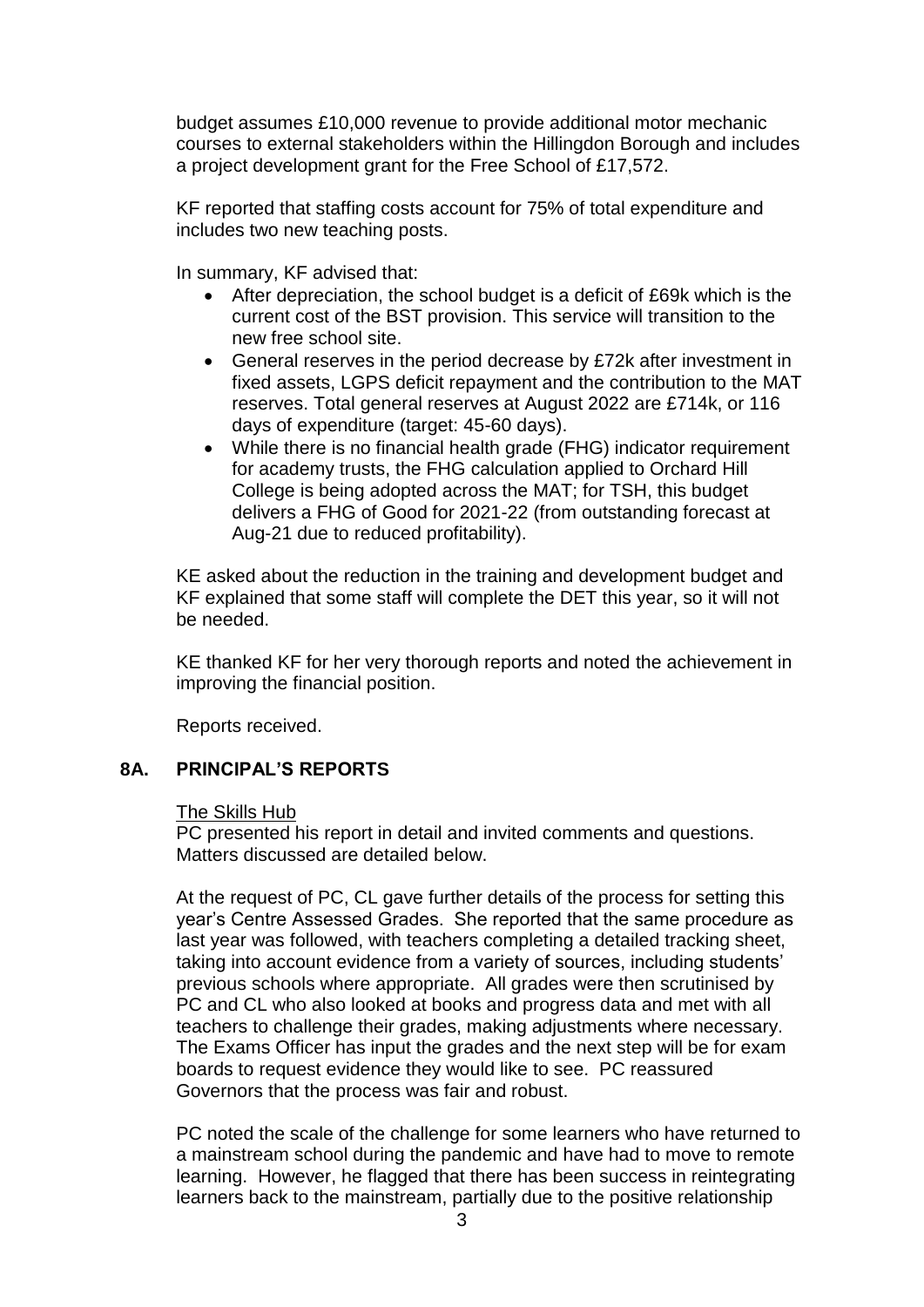between the Skills Hub and the Managed Move and Inclusion Panel, at which he feels able to contribute with confidence.

PC emphasised his aim for the Skills Hub to work in partnership with other LB Hillingdon schools and noted that after a recent fatal stabbing of a young person in the borough, all LB Hillingdon school leaders came together to support the school involved.

KE thanked PC for his comprehensive report and, on behalf of the LGB, welcomed the positive work being done to support young people in the school.

#### Young People's Academy

In the absence of Kayser Izard, LC presented the Principal's Report which had been circulated prior to the meeting. Matters discussed are detailed below.

LC stated that the Young People's Academy has been affected by the pandemic, but it must drive forwards regardless, particularly in terms of teaching and learning, ensuring the learners can access the curriculum safely. Staff are being supported to regain their confidence.

Governors noted the increased numbers of qualified teachers in school, and the challenge in recruiting the right person to fill the Deputy Headteacher vacancy, which has led to the post being backfilled internally, giving staff the chance to take on some senior leadership responsibilities/

LC advised that work is ongoing to identify and address the barriers to students' regular attendance. She flagged the need to find a new term for 'school refusers' and KE noted that in Surrey, the preferred term is 'school avoidance'.

LC explained that the Police are going to deliver some training to students on county lines and sexual exploitation. In addition, the school will continue to work with students to address knife crime.

LC flagged the need to ensure that teachers can confidently talk about their curriculum in the light of the current Ofsted framework, and articulate the three Is. There will be support from the Quality and Standards consultant.

Governors noted that there are some students in Year 11 still without a secure destination and staff are keen to ensure that places will be found for them, even if that work will continue in September.

LC confirmed that the new school building should be complete and ready for occupation by April 2022. Whilst the Young People's Academy move onto the new site, the current site will be demolished for parking, MUGA, playground and learning spaces. The Skills Hub can't move into the building at the same time due to insufficient external space, so they will move in January 2023 when the whole project is finished. LC noted that the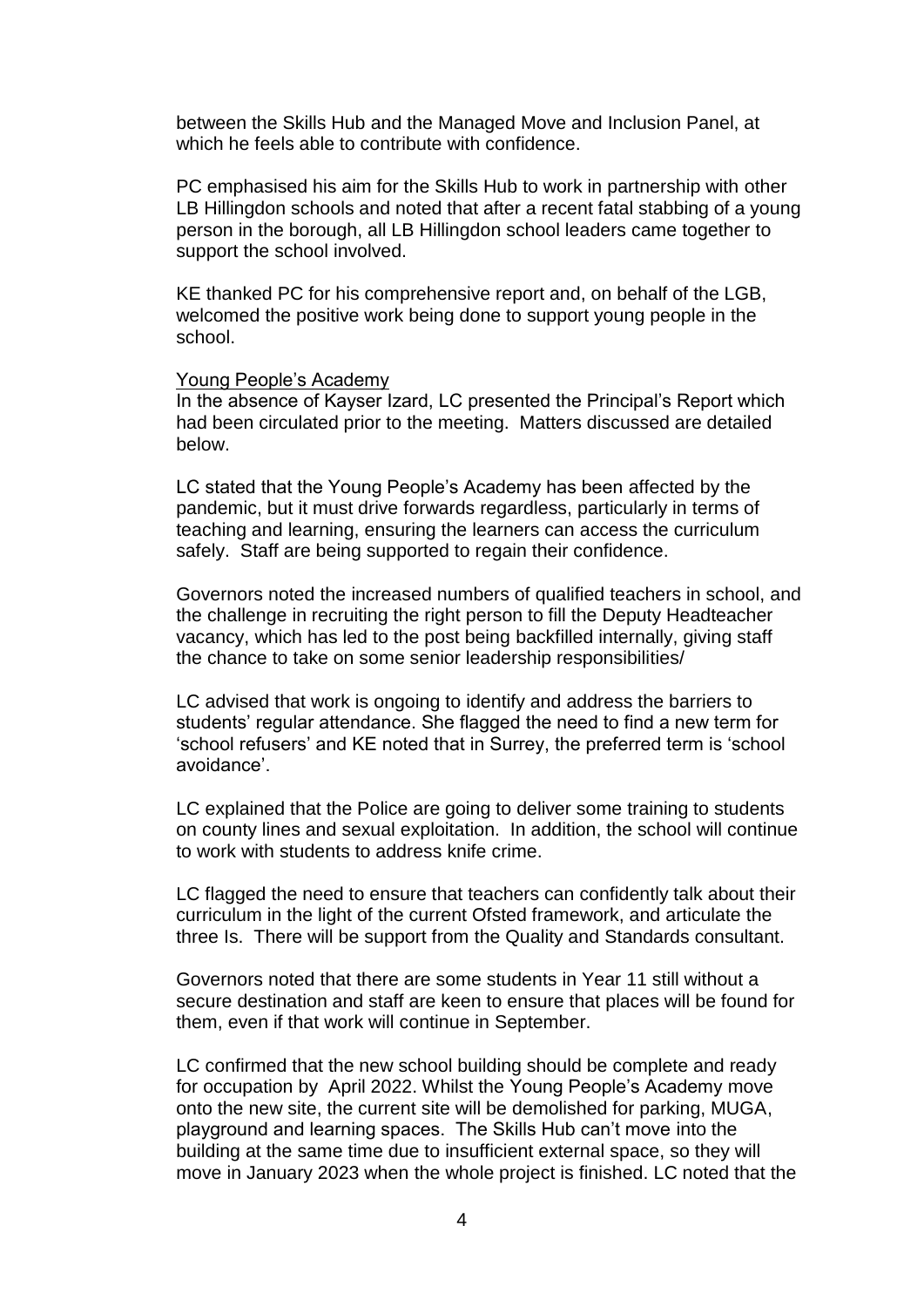new building will enable the delivery of a wider curriculum and give learners the building they deserve, fit for purpose and made for them.

KE thanked LC for her thorough report.

Reports received.

#### **8B DASHBOARDS**

#### The Skills Hub

PC explained that the Skills Hub dashboard was being reviewed and undertook to share the latest version once that review was complete.

Young People's Academy Dashboard received.

## **9. GOVERNOR VISITS, DEVELOPMENT AND TRAINING**

#### Portfolio Reports

Governors received the reports that had been shared prior to the meeting and the following matters were discussed.

#### Teaching and Learning (Michele Gibbons)

MG described how impressed she had been during her visits by the feeling of safety and security on-site and suggested that the eight students of the Skills Hub who did not report as feeling safe in the recent survey might have been referring to the journey to and from school rather than how they felt once on-site. She also reported that a student from the Skills Hub had transferred to her partner's school and was doing really well.

#### Training and Development

LC encouraged everyone to attend the Annual Governors' Conference on 8<sup>th</sup> October 2021.

## **10. EARLY CAREERS FRAMEWORK**

LC explained the forthcoming changes to the NQT system which, from September, will become the Early Careers Framework, a two-year programme of support for new teachers and noted that full details will be shared with Principals at their forthcoming away day. **Action: MG to share ECF resources from Harlington School with LC.** 

# **11. EQUALITY AND DIVERSITY REPORT**

Reports received.

## **12. CENTRE ASSESSED GRADES**

Governors noted that an update had been provided as part of the Principals' reports. KE asked about those learners who have moved from other schools, and LC confirmed that information and evidence had been sought from their previous settings where needed.